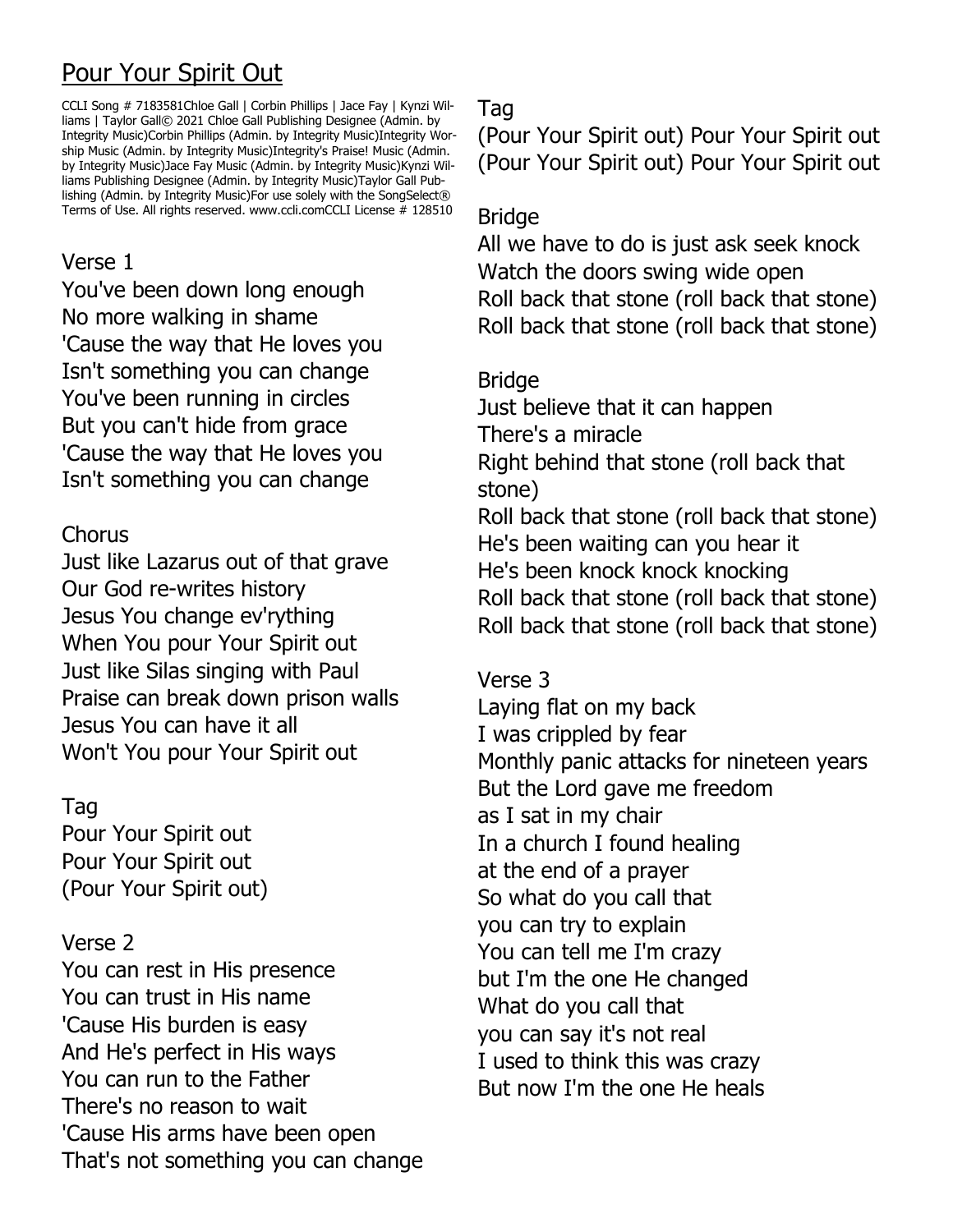## Build Your Kingdom Here

CCLI Song # 6186078Chris Llewellyn | Gareth Gilkeson | William Herron© 2011 Thankyou Music (Admin. by Capitol CMG Publishing)For use solely with the SongSelect® Terms of Use. All rights reserved. www.ccli.com CCLI License # 128510

Verse 1 Come set Your rule and reign In our hearts again Increase in us we pray Unveil why we're made Come set our hearts ablaze with hope Like wildfire in our very souls Holy Spirit come invade us now We are Your church We need Your pow'r in us

#### Verse 2

We seek Your kingdom first We hunger and we thirst Refuse to waste our lives For You're our joy and prize To see the captives' hearts released The hurt the sick the poor at peace We lay down our lives for heaven's cause

We are Your church We pray revive this earth

#### **Chorus**

Build Your kingdom here Let the darkness fear Show Your mighty hand Heal our streets and land Set Your church on fire Win this nation back Change the atmosphere Build Your kingdom here we pray Verse 3

Unleash Your kingdom's pow'r Reaching the near and far No force of hell can stop Your beauty changing hearts You made us for much more than this Awake the kingdom seed in us Fill us with the strength and love of Christ We are Your church We are the hope on earth

## God of Wonders

CCLI Song Number 3118757Author Marc Byrd, Steve HindalongCopyright 2000 New Spring Storm Boy Music, Meaux Mercy

Chorus 1 God of wonders beyond our galaxy You are holy holy The universe declares Your majesty You are holy holy Lord of heaven and earth Lord of heaven and earth Lord of heaven and earth

Verse 1 Lord of all creation Of water earth and sky The heavens are Your tabernacle Glory to the Lord on high

Verse 2 Early in the morning I will celebrate the light And as I stumble in the darkness I will call Your name by night

#### (ENDING)

Hallelujah to the Lord of heaven and earth Hallelujah to the Lord of heaven and earth Hallelujah to the Lord of heaven and earth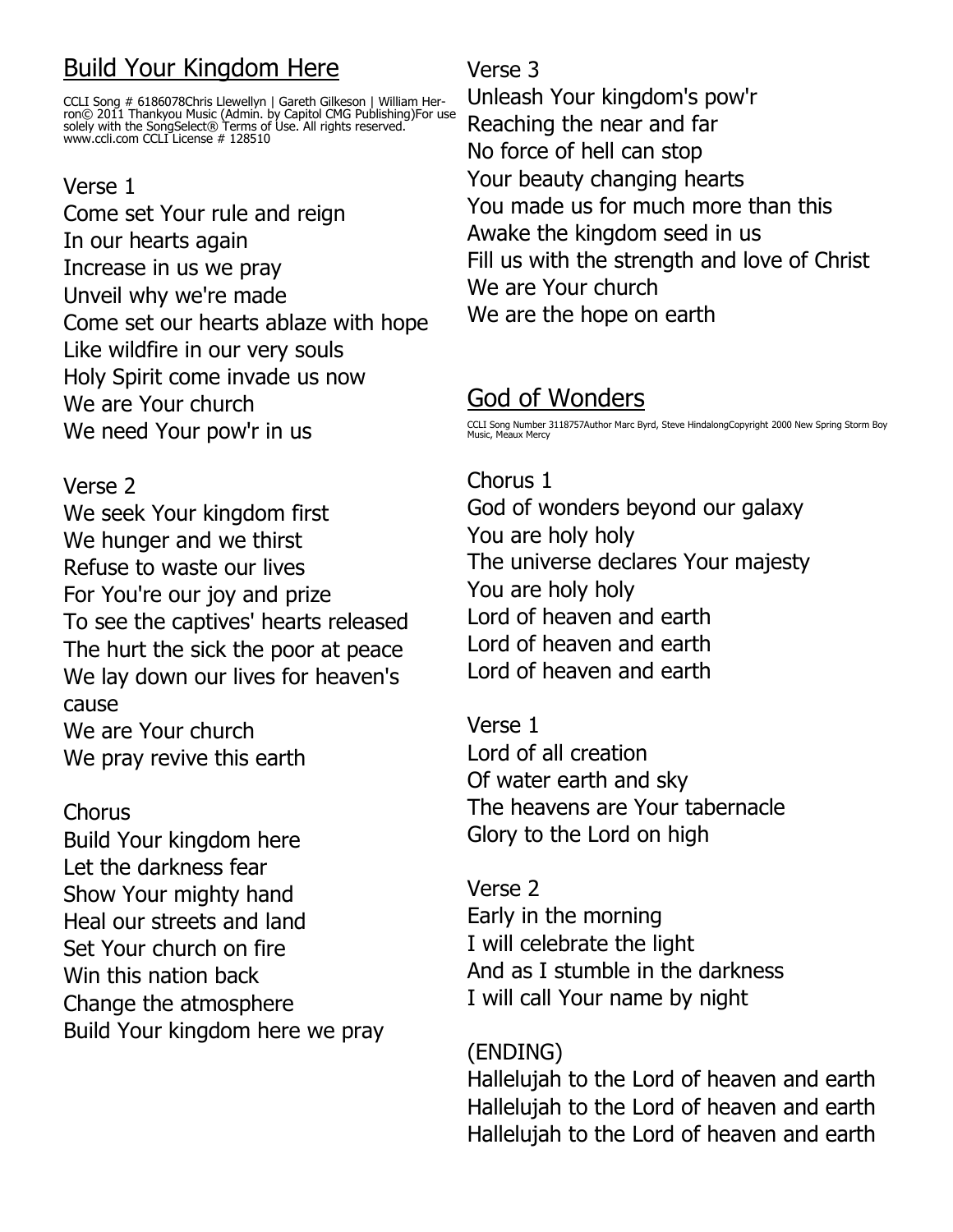# King of Kings

CCLI Song # 7127647Brooke Ligertwood | Jason Ingram | Scott Liger-twood© 2019 Hillsong Music Publishing Australia (Admin. by Capitol CMG Publishing)Fellow Ships Music (Admin. by Essential Music Publishing LLC)So Essential Tunes (Admin. by Essential Music Publishing LLC) For use solely with the SongSelect® <u>Terms of Use</u>. All rights re-<br>*served. <u>[www.ccli.com](http://www.ccli.com/)</u>* CCLI License # 128510

#### Verse 1

In the darkness we were waiting Without hope without light Till from Heaven You came running There was mercy in Your eyes To fulfil the law and prophets To a virgin came the Word From a throne of endless glory To a cradle in the dirt

#### **Chorus**

Praise the Father Praise the Son Praise the Spirit three in one God of Glory Majesty Praise forever to the King of Kings

#### Verse 2

To reveal the kingdom coming And to reconcile the lost To redeem the whole creation You did not despise the cross For even in Your suffering You saw to the other side Knowing this was our salvation Jesus for our sake You died

### Verse 3

And the morning that You rose All of heaven held its breath Till that stone was moved for good For the Lamb had conquered death And the dead rose from their tombs And the angels stood in awe For the souls of all who'd come To the Father are restored

### Verse 4

And the Church of Christ was born Then the Spirit lit the flame Now this Gospel truth of old Shall not kneel shall not faint By His blood and in His Name In His freedom I am free For the love of Jesus Christ Who has resurrected me

## Spirit

Oh, Lord, fill us with Your spirit Guide us by Your presence How we need You, God Oh, Lord, lead us to Your kingdom Bring us back to freedom How we need You, God How we need You, God

Oh, Lord, fill us with Your spirit Guide us by Your presence How we need You, God Oh Lord, we will sing Your praises You are our salvation Be our strength and song How we need You, God How we need You, God How we need You, God How we need You, God